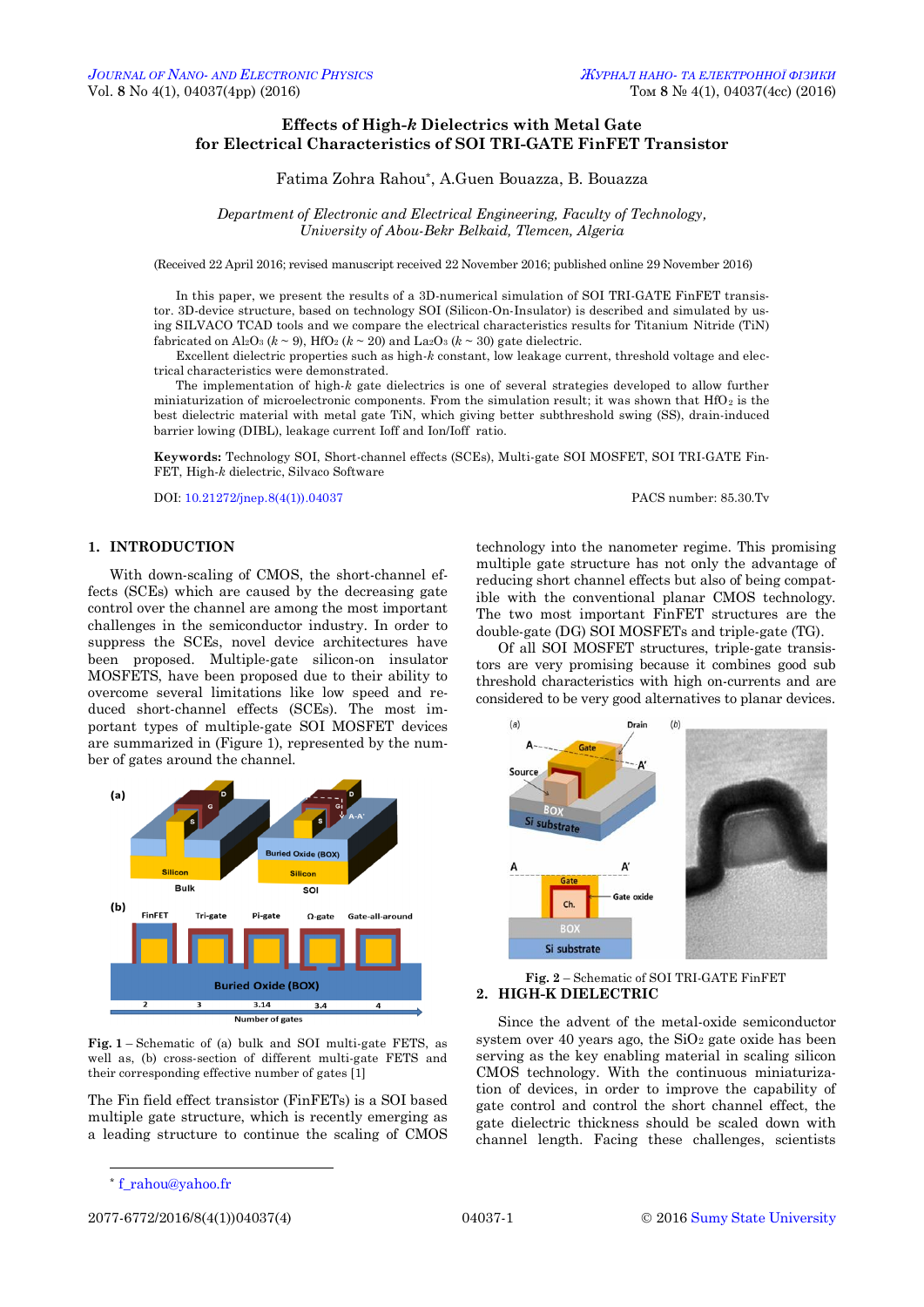have already proposed some applicable solutions, including new materials, new technologies and device structure innovation. The major advances in Nanosize materials with high-*k* gate dielectric and metal gate to solve the problems existing in the gate stack and the low power issue [2].

Replacing the  $SiO<sub>2</sub>$  with a high- $k$  material allows increased gate capacitance [3]. The electrical characteristics of the device performance are analyzed with several of high-k materials and the gate oxide thickness is scaled to get same Equivalent Oxide Thickness (EOT) defined as equation (1):

$$
EOT = T_{M1} \frac{\varepsilon_{SiO_2}}{\varepsilon_{M1}} + T_{M2} \frac{\varepsilon_{SiO_2}}{\varepsilon_{M2}} \tag{1}
$$

Where:

*TM*<sup>1</sup> and *TM*<sup>2</sup> are the physical thickness of metalsoxides  $M_1$  and  $M_2$ ,  $\varepsilon_{M1}$  and  $\varepsilon_{M2}$  are their relatives dielectrics constants respective,  $\varepsilon$ <sub>SiO2</sub> is relative dielectric of the  $SiO<sub>2</sub>$ .

Recently, many researchers are focused on metal oxide materials with high-*k* values that have the ability to be integrated in MOSFET process flow. There are many high-*k* materials that are being studied nowadays such as  $\text{Al}_2\text{O}_3$ , HfO<sub>2</sub>, and La<sub>2</sub>O<sub>3</sub> [4]. The best characteristics of gate dielectric should have high dielectric constant, large band gap with a favorable band alignment, low interface state density and good thermal stability. Among the high-*k* materials are compatible with silicon, and also materials have too low or high dielectric constant may not be adequate choice for alternative gate dielectric [5].

Among the high-*k* dielectrics which are currently most promising, as their dielectric permittivity are referred in Table 1.

| Material         | Dielectric permittivity |  |
|------------------|-------------------------|--|
| HfO <sub>2</sub> | 20                      |  |
| $\rm Al_2O_3$    |                         |  |
| $\rm Y_{2}O_{3}$ | 15                      |  |
| $\rm La_2O_3$    | 30                      |  |
| ZrO <sub>2</sub> | 2.5                     |  |

**Table 1** – High-*k* dielectrics with their dielectric permittivity

Among all the potential candidates for metal gate, TiN is widely studied because of its superior performance such as stability when contacted with high-*k* dielectrics, low resistivity, and process compatibility [6].

In this paper, we compare the electrical characteristics results for Titanium Nitride (TiN) fabricated on Al<sub>2</sub>O<sub>3</sub> ( $k \sim 9$ ), HfO<sub>2</sub> ( $k \sim 20$ ) and La<sub>2</sub>O<sub>3</sub> ( $k \sim 30$ ) gate dielectric with Equivalent Oxide Thickness  $EOT = 1.2$  nm . In this simulations, Titanium nitride (TiN) is used as gate contact material and the work function of metal is kept 4.45 eV.

#### **3. DEVICE STRUCTURE**

SOI TRI-GATE FinFET structures with using highk dielectrics  $Al_2O_3$ , HfO<sub>2</sub> and La<sub>2</sub>O<sub>3</sub> are analyzed and compared by using 3D numerical device simulator SILVACO TCAD. Figure 3 show 3D illustrations of both structures with the cross-sectional views.

The different parameters of our structure are pre-

sented in Table 2. The electrical characteristics of the devices were simulated using the Atlas Silvaco software [7].



**Fig. 3** – 3D device schematic view and Cross-section view of SOI TRI-GATE FinFET with TiN/1 nm  $Al_2O_3/0.8$  nm  $SiO_2$ stack, TiN/2 nm HfO<sub>2</sub>/0.8 nm SiO<sub>2</sub> stack and with TiN/3 nm La2O3/0.8 nm SiO<sup>2</sup> stack

| <b>Table 2</b> – The parameters used for the SOI TRI-GATE FinFET |  |
|------------------------------------------------------------------|--|
|------------------------------------------------------------------|--|

| Device                         | TiN                                   | TiN                         | TiN                         |
|--------------------------------|---------------------------------------|-----------------------------|-----------------------------|
| Parameters                     | $/1$ nmAl <sub>2</sub> O <sub>3</sub> | /2 nm $\rm{HfO_2}$          | /3 nmLa $_{2}{\rm O}_{3}$   |
|                                | /0.8 nm $\rm SiO_2$                   | /0.8 nm $\rm SiO_2$         | /0.8 nm $\rm SiO_2$         |
| <b>Body Doping</b>             | $5 \times 10^{17}$ [cm - 3]           | $5 \times 10^{17}$ [cm - 3] | $5 \times 10^{17}$ [cm - 3] |
| Concentra-                     |                                       |                             |                             |
| tion                           |                                       |                             |                             |
| Drain                          | $5 \times 10^{20}$ [cm - 3]           | $5 \times 10^{20}$ [cm - 3] | $5 \times 10^{20}$ [cm - 3] |
| /Source                        |                                       |                             |                             |
| doping con-                    |                                       |                             |                             |
| centration                     |                                       |                             |                             |
| Gate length                    | $30$ [nm]                             | $30 \text{ [nm]}$           | $30 \text{ [nm]}$           |
| Equivalent                     | $1.2$ [nm]                            | $1.2$ [nm]                  | $1.2$ [nm]                  |
| Oxide Thick-                   |                                       |                             |                             |
| ness EOT                       |                                       |                             |                             |
| Fin Width                      | $10$ [nm]                             | $10$ [nm]                   | $10$ [nm]                   |
| Fin Height                     | $10$ [nm]                             | $10$ [nm]                   | $10$ [nm]                   |
| Buried oxide                   | $20$ [nm]                             | $20$ [nm]                   | $20$ [nm]                   |
| thickness                      |                                       |                             |                             |
| Substrate                      | $30 \text{ [nm]}$                     | $30 \text{ [nm]}$           | $30 \text{ [nm]}$           |
| thickness                      |                                       |                             |                             |
| Work func-                     | $4.45$ [ev]                           | $4.45$ [ev]                 | $4.45$ [ev]                 |
| tion $\Phi_{\text{\tiny TiN}}$ |                                       |                             |                             |

## **4. SIMULATION AND RESULTS**

#### **4.1 Drain Source Saturation Current (Idsat)**

Simulation results show that there is an increase in Id sat for SOI TRI-GATE FinFET when we use High-*k* dielectrics  $Al_2O_3$  ( $k \sim 9$ ), HfO<sub>2</sub> ( $k \sim 20$ ) and La<sub>2</sub>O<sub>3</sub>  $(k \sim 30)$ .

The devices have been simulated for a drain bias of 0 to 0.6 V and for a gate bias of 0.8 V (Figure 4).

Idsat for SOI TRI-GATE FinFET out to be 1.82 e<sup>-5</sup> A with TiN/2 nm HfO<sub>2</sub>/0.8 nm SiO<sub>2</sub> stack and 2.02 e<sup>-5</sup> A with TiN/3 nm La<sub>2</sub>O<sub>3</sub>/0.8 nm SiO<sub>2</sub> stack but reduced to 1.69 e<sup>-5</sup> A with TiN/1 nm Al<sub>2</sub>O<sub>3</sub>/0.8 nm SiO<sub>2</sub> stack.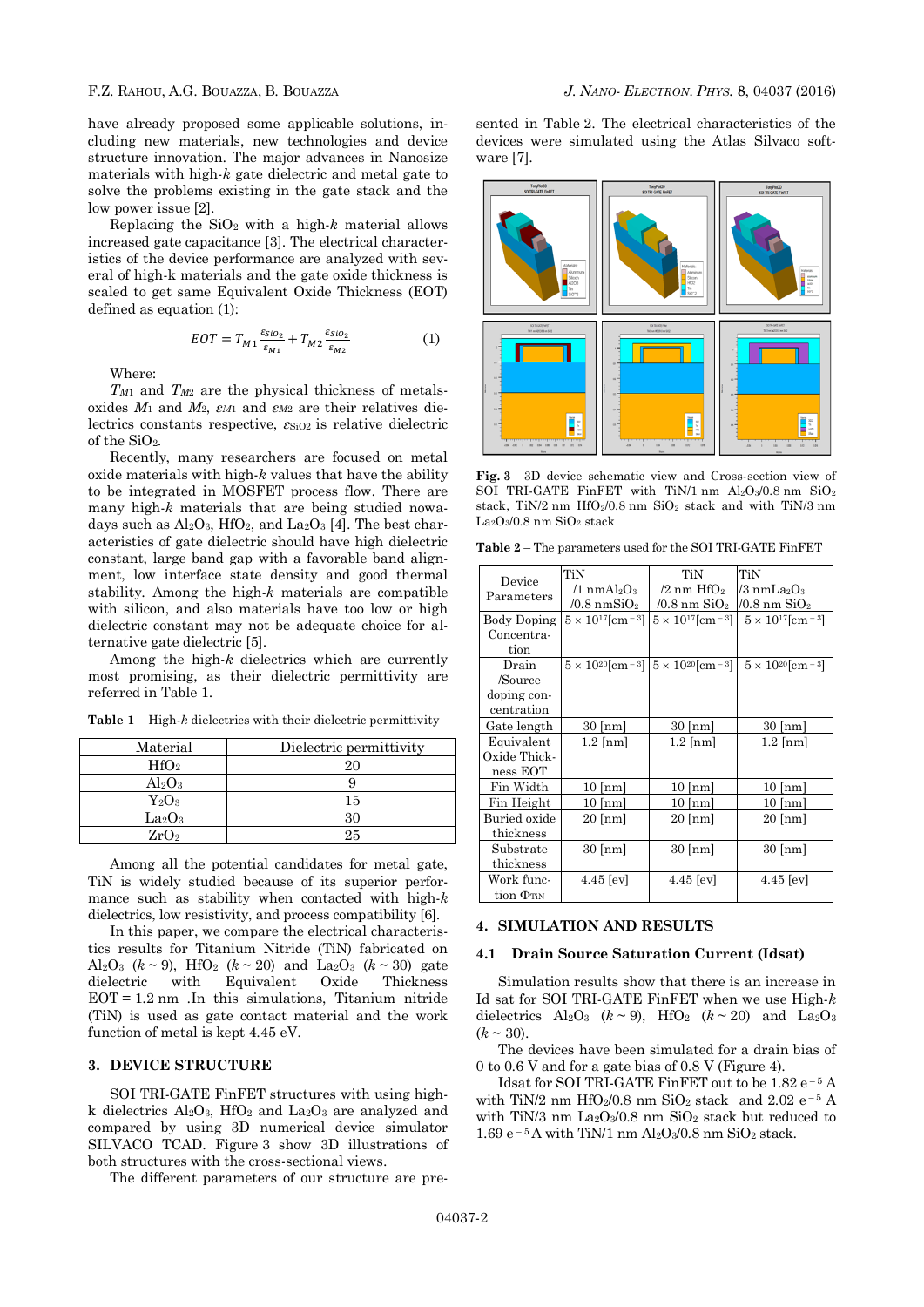## EFFECTS OF HIGH-*K* DIELECTRICS WITH METAL GATE *J. NANO- ELECTRON. PHYS.* **[8](#page-0-2)**, [04037](#page-0-2) (2016)



**Fig.** 4 – *I*<sub>DS</sub>-*V*<sub>DS</sub> characteristics of SOI TRI-GATE FinFET with TiN/1 nm  $Al_2O_3/0.8$  nm  $SiO_2$  stack, TiN/2 nm  $HfO_2/0.8$  nm SiO<sup>2</sup> stack and with TiN/3 nm La2O3/0.8 nm SiO<sup>2</sup> stack

## **4.2 Input Threshold voltage (***V***th)**

Simulation results show increasing threshold voltage for SOI TRI-GATE FinFET when we have use  $Al<sub>2</sub>O<sub>3</sub>$ , HfO<sub>2</sub> and La<sub>2</sub>O<sub>3</sub> as gate dielectric.

Threshold voltage has been calculated for drain source voltage of 0.1 V, while varying gate source voltage from 0 V to 0.6 V (Figure 5).



**Fig. 5** – *I*DS-*V*GS characteristics of SOI TRI-GATE FinFET with TiN/1 nm  $Al_2O_3/0.8$  nm  $SiO_2$  stack, TiN/2 nm  $HfO_2/0.8$  nm  $SiO<sub>2</sub> stack$  and with TiN/3 nm La<sub>2</sub>O<sub>3</sub>/0.8 nm  $SiO<sub>2</sub> stack$ 

Threshold voltage for SOI TRI-GATE FinFET out to be 0.304175 V with TiN/1 nm  $Al_2O_3/0.8$  nm  $SiO_2$  stack and to 0.309925 V with TiN/2 nm HfO2/0.8 nm SiO<sub>2</sub> stack and to 0.312169 V with TiN/3 nm La2O3/0.8 nm SiO<sup>2</sup> stack.

### **4.3 Subthreshold Slope**

Sub threshold slope or swing is an important parameter reveals how better the device functions as a switch.

The lower the value of SS, the more efficient and rapid the switching speed of the device from the off state to the on state. It is easily seen that SS is the inverse of the slope of the weak-inversion part of the Log *I*<sub>DS</sub> vs *V*<sub>GS</sub> in Figure 6, the expression for sub threshold slope is given by Equation (2) [8]:

$$
S = \frac{dV_{GS}}{d(\log I_{DS})}
$$
 (2)

Where dVGS is change in gate voltage, dIps is change in drain current.



**Fig. 6** – IDS-VGS subthreshold voltage of SOI TRI-GATE FinFET with TiN/1 nm Al<sub>2</sub>O<sub>3</sub>/0.8 nm SiO<sub>2</sub> stack, TiN/2 nm HfO<sub>2</sub>/0.8 nm  $\mathrm{SiO}_2$  stack and with TiN/3 nm La2O3/0.8 nm  $\mathrm{SiO}_2$  stack

Simulation results show that there is an improvement in subthreshold slope for SOI TRI-GATE FinFET with HfO<sup>2</sup> dielectric compared to SOI TRI-GATE Fin-FET with Al<sub>2</sub>O<sub>3</sub> and La<sub>2</sub>O<sub>3</sub> dielectrics.

Subthreshold slope for SOI TRI-GATE FinFET comes out to be 63.7591 mv/decade with TiN/1 nm  $Al_2O_3/0.8$  nm  $SiO_2$  stack and to 63.4718 mv/decade with TiN/2 nm  $HfO<sub>2</sub>/0.8$  nm  $SiO<sub>2</sub>$  stack and to 63.7113 mv/decade with TiN/3 nm La2O3/0.8 nm SiO2/stack.

### **4.4 Drain Source off Current (***I***off)**

One of the biggest challenges faced by MOSFET scaling is high value of off state current or high leakage current resulting in high power consumption.

Simulation results infer that there is decrease in off state current for SOI TRI-GATE FinFET with  $HfO<sub>2</sub>$ dielectric compared to SOI TRI-GATE FinFET with Al2O<sup>3</sup> and La2O<sup>3</sup> dielectrics.



**Fig. 7** – *I*DS-*V*GS curve of SOI TRI-GATE FinFET with TiN/  $1 \text{ nm}$  Al<sub>2</sub>O<sub>3</sub>/0.8 nm SiO<sub>2</sub> stack, TiN/2 nm HfO<sub>2</sub>/0.8 nm SiO<sub>2</sub> stack and with TiN/3 nm  $La_2O_3/0.8$  nm  $SiO_2$  stack